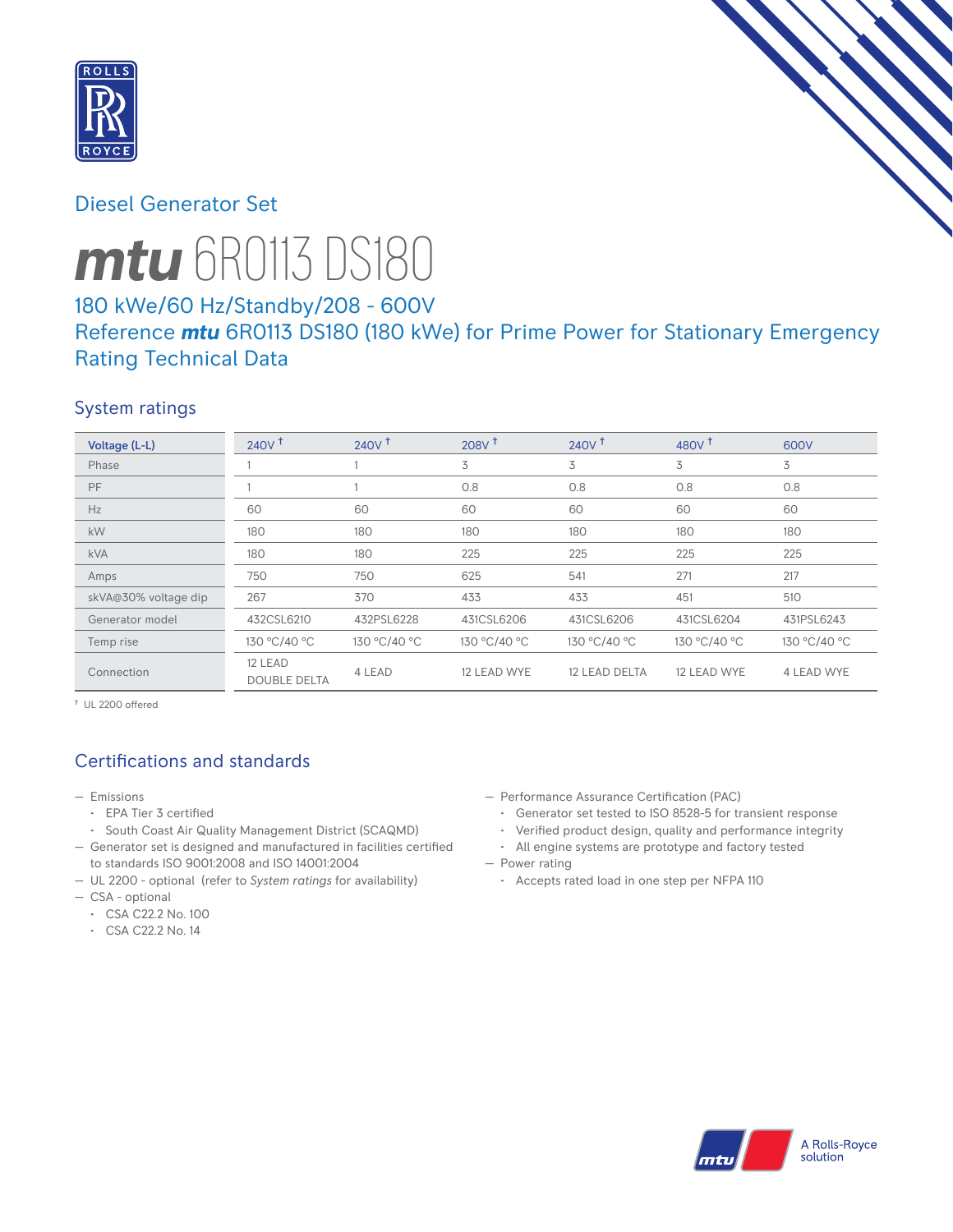## Standard features<sup>\*</sup>

- Single source supplier
- Global product support
- Two (2) Year/3,000 Hour Basic Limited Warranty
- 6068HFG285 diesel engine
	- 6.8 liter displacement
	- Electronic unit pump injection
	- 4-cycle
- Engine-generator resilient mounted
- Complete range of accessories
- Cooling system
- Integral set-mounted
- Engine-driven fan

# Standard equipment \*

## Engine

- Air cleaners
- Oil pump
- Oil drain extension and shut-off valve
- Full flow oil filter
- Fuel filter with water seperator
- Jacket water pump
- Thermostat
- Blower fan and fan drive
- Radiator unit mounted
- Electric starting motor 12V
- Governor electronic isochronous
- Base formed steel
- SAE flywheel and bell housing
- Charging alternator 12V
- Battery box and cables
- Flexible fuel connectors
- Flexible exhaust connection
- EPA certified engine

## **Generator**

- NEMA MG1, IEEE, and ANSI standards compliance for temperature rise and motor starting
- Self-ventilated and drip-proof
- Superior voltage waveform
- Solid state, volts-per-hertz regulator
- $-$  ± 1% voltage regulation no load to full load
- Brushless alternator with brushless pilot exciter
- 4 pole, rotating field
- 130 °C maximum standby temperature rise
- 1-bearing, sealed
- Flexible coupling
- Full amortisseur windings
- 125% rotor balancing
- 3-phase voltage sensing
- 100% of rated load one step
- 5% maximum total harmonic distortion
- Generator
	- Brushless, rotating field generator
	- 2/3 pitch windings
	- 300% short circuit capability with optional Permanent Magnet Generator (PMG)
- Digital control panel(s)
	- UL recognized, CSA certified, NFPA 110
	- Complete system metering
	- LCD display

## Digital control panel(s)

- Digital metering
- Engine parameters
- Generator protection functions
- Engine protection
- SAE J1939 Engine ECU Communications
- Windows®-based software
- Multilingual capability
- Communications to remote annunciator
- Programmable input and output contacts
- UL recognized, CSA certified, CE approved
- Event recording
- IP 54 front panel rating with integrated gasket
- NFPA 110 compatible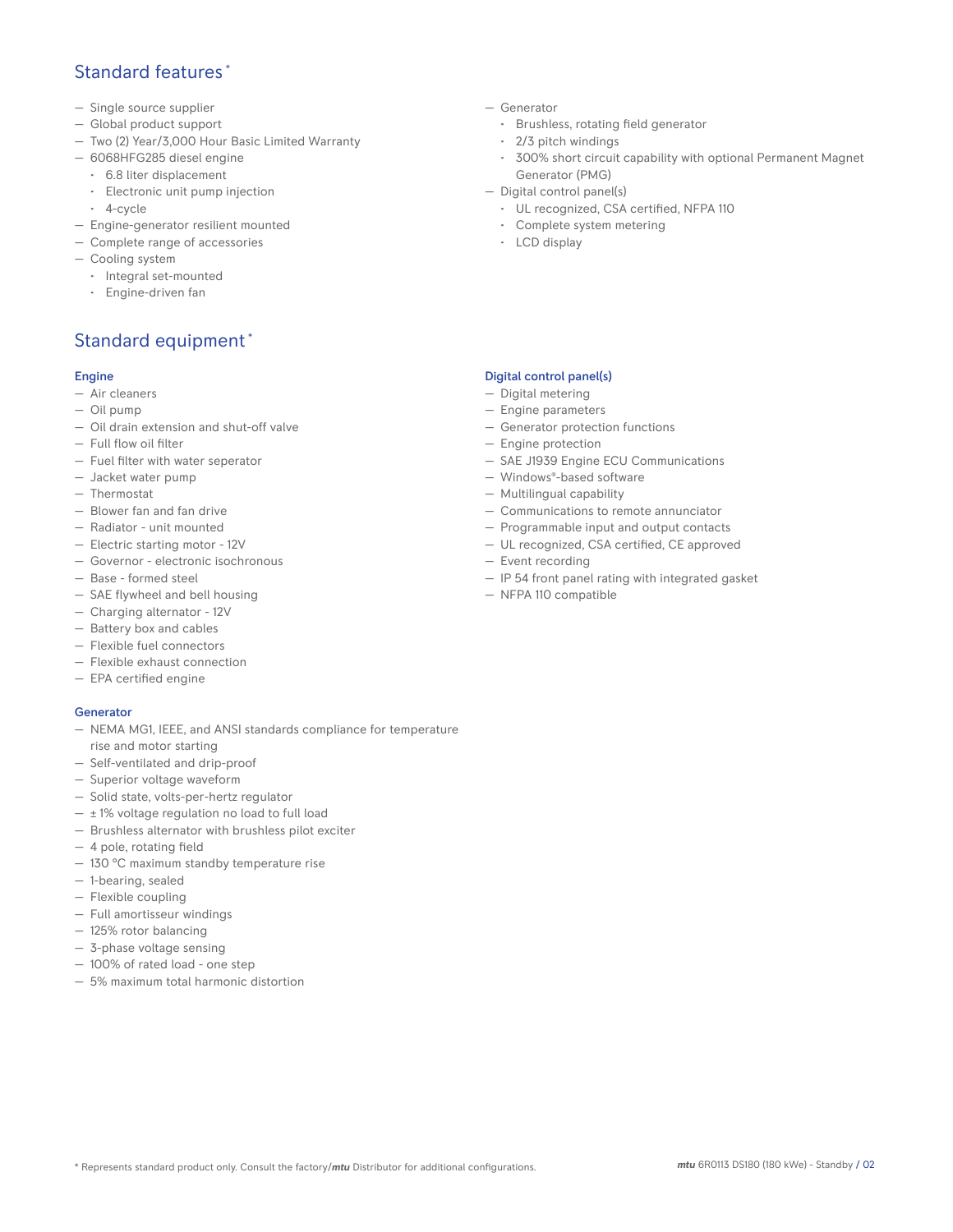# Application data

#### Engine

| Manufacturer                         | John Deere  |
|--------------------------------------|-------------|
| Model                                | 6068HFG85   |
| Type                                 | 4-cycle     |
| Arrangement                          | 6-inline    |
| Displacement: $L$ (in <sup>3</sup> ) | 6.8(415)    |
| Bore: cm (in)                        | 10.6(4.2)   |
| Stroke: cm (in)                      | 12.7(5)     |
| Compression ratio                    | 17:1        |
| Rated rpm                            | 1,800       |
| Engine governor                      | <b>JDEC</b> |
| Maximum power: kWm (bhp)             | 235 (315)   |
| Steady state frequency band          | ± 0.25%     |
| Air cleaner                          | dry         |
|                                      |             |

## Liquid capacity

| Total oil system: L (gal)             | 32.2(8.5)   |
|---------------------------------------|-------------|
| Engine jacket water capacity: L (gal) | 11.9(3.3)   |
| System coolant capacity: L (gal)      | 29.3 (7.75) |

#### Electrical

| Electric volts DC                                            | 12  |
|--------------------------------------------------------------|-----|
| Cold cranking amps under -17.8 $^{\circ}$ C (O $^{\circ}$ F) | 925 |
| Batteries: group size                                        | 4D  |
| Batteries: quantity                                          |     |
|                                                              |     |

## Fuel system

| Fuel supply connection size    | -6 JIC 37° female |
|--------------------------------|-------------------|
| Fuel return connection size    | -6 JIC 37° female |
| Maximum fuel lift: m (ft)      | 2(6.7)            |
| Recommended fuel               | diesel #2         |
| Total fuel flow: L/hr (gal/hr) | 93(24.5)          |
|                                |                   |

#### Fuel consumption

| At 100% of power rating: L/hr (gal/hr)<br>At 75% of power rating: L/hr (gal/hr)<br>At 50% of power rating: L/hr (gal/hr) | 51.9(13.5)<br>40.5 (10.7)<br>27.6(7.3) |
|--------------------------------------------------------------------------------------------------------------------------|----------------------------------------|
| Cooling - radiator system                                                                                                |                                        |
| Ambient capacity of radiator: °C (°F)<br>Maximum restriction of cooling air: intake                                      | 50 (122)                               |
| and discharge side of radiator: kPa (in. H <sub>2</sub> 0)                                                               | 0.12(0.5)                              |
| Water pump capacity: L/min (gpm)                                                                                         | 265 (70)                               |
| Heat rejection to coolant: kW (BTUM)                                                                                     | 83.7 (4,766)                           |
| Heat rejection to air to air: kW (BTUM)                                                                                  | 40 (2,298)                             |
| Heat radiated to ambient: kW (BTUM)                                                                                      | 24.2 (1,378)                           |
| Fan power: kW (hp)                                                                                                       | 8.6(11.5)                              |
| Air requirements                                                                                                         |                                        |
| Aspirating: *m <sup>3</sup> /min (SCFM)                                                                                  | 14.7 (520)                             |
| Air flow required for radiator                                                                                           |                                        |
| cooled unit: *m <sup>3</sup> /min (SCFM)                                                                                 | 412 (14,537)                           |
| Remote cooled applications; air flow required for                                                                        |                                        |
| dissipation of radiated generator set heat for a                                                                         |                                        |
| maximum of 25 °F rise: *m <sup>3</sup> /min (SCFM)                                                                       | 89 (3,108)                             |
|                                                                                                                          |                                        |
| * Air density = $1.184 \text{ kg/m}^3$ (0.0739 lbm/ft <sup>3</sup> )                                                     |                                        |
| <b>Exhaust system</b>                                                                                                    |                                        |
| Gas temperature (stack): °C (°F)                                                                                         | 528 (982)                              |
| Gas volume at stack temperature: m <sup>3</sup> /min (CFM)                                                               | 38.8 (1,371)                           |
| Maximum allowable back pressure at                                                                                       |                                        |
| outlet of engine, before piping: kPa (in. H <sub>2</sub> 0)                                                              | 10(40)                                 |
|                                                                                                                          |                                        |